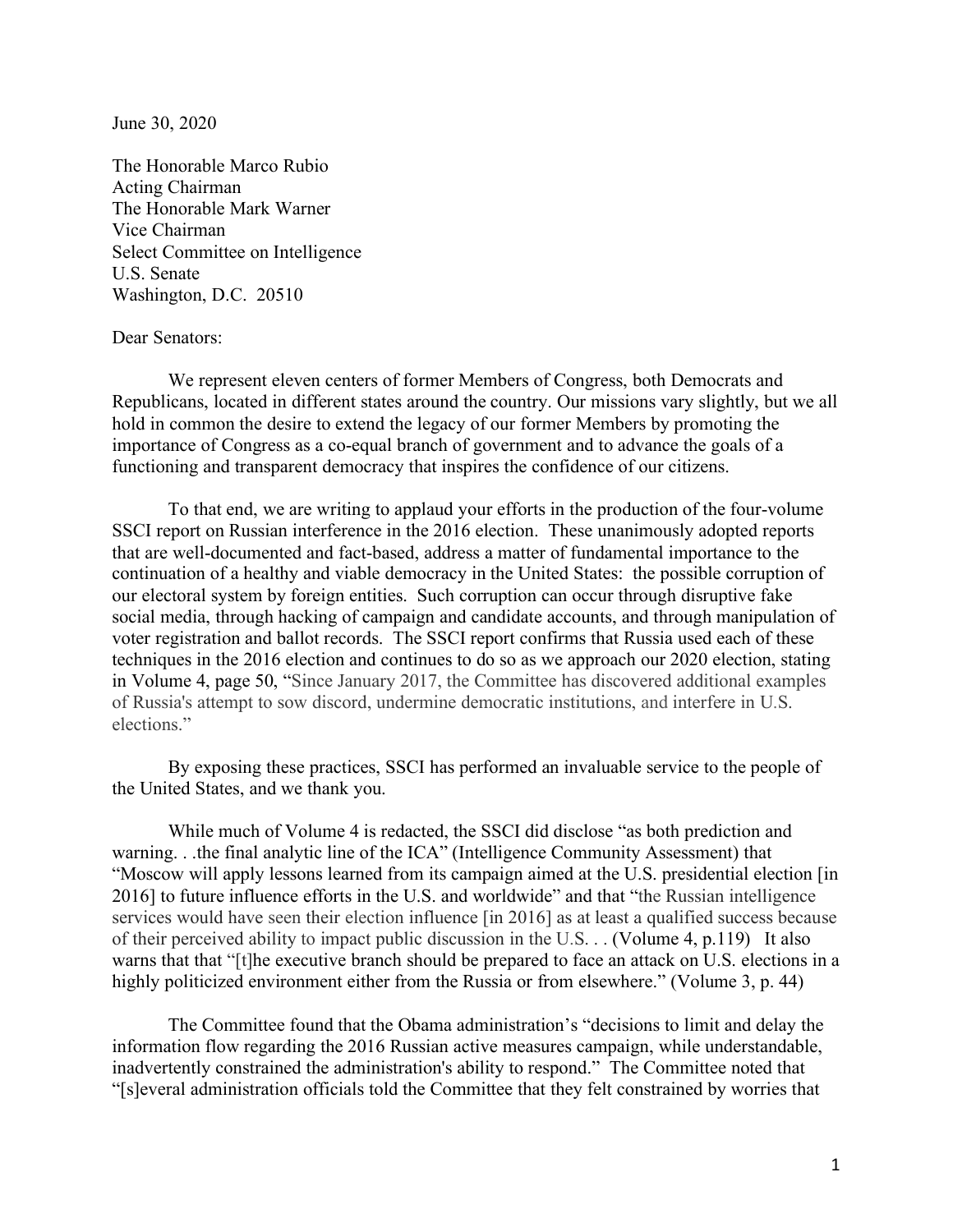warning the American public would trigger the very thing they were trying to prevent: the public questioning the integrity of the election. (Volume 3, p. 4, p. 19)

Having found that the administration in 2016 was hesitant to disclose the intelligence that Russia was directly interfering in the election and that the delay damaged our country's ability to respond to the interference, the Committee recommended that:

-- There should be "a range of standing response options that can be rapidly executed, as appropriate if a clandestine foreign influence operation is directed at the United States." (Volume 3, p. 44)

-- "The DNI, as the country's senior intelligence representative, should provide a regular, apolitical assessment of foreign intelligence threats to U.S. elections, including clandestine foreign influence campaigns." (Volume 3, p. 44)

-- "Executive and legislative branch officials, regardless of party affiliation should jointly and publicly reinforce the DNI's findings, particularly if a foreign influence effort is directed at specific candidates seeking office." (Volume 3, p. 44)

-- "Once credible information is obtained about a foreign influence or active measures operation, that information at the appropriate classification level should be shared as broadly as appropriate within government, including Congress, while still protecting sources and methods. This information should also be shared with relevant state and local authorities, and relevant private sector partners, as appropriate. For operations specifically targeting election infrastructure and systems, federal engagement with state and local election officials, as well as relevant private sector partners, must be substantive and timely." (Volume 3, p. 45)

-- **If foreign influence is "detected, the public should be informed as soon as possible, with a clear and succinct statement of the threat, even if the information is incomplete. Delaying the release of information allows inaccurate narratives to spread, which makes the task of informing the public significantly harder. Mechanisms for issuing public warnings related to threats to elections should be put in place to allow for any warning to be made in a timely and non-partisan manner."** (Volume 3 p. 45)

The time has come to begin implementing these important recommendations. We urge you to take it upon yourselves to make unclassified information involving foreign interference in, or a threat to, the 2020 election known to government officials at all levels, relevant private sector partners, and the public as soon as possible and to seek the declassification of additional information that you believe should be available to the public. Having on-time information like this is critically important so the public can know the source and assess the veracity of the election-related information they are receiving. In addition, the success of any American response to foreign election interference would depend in large part on public confidence in its political neutrality, and your joint actions would foster that confidence.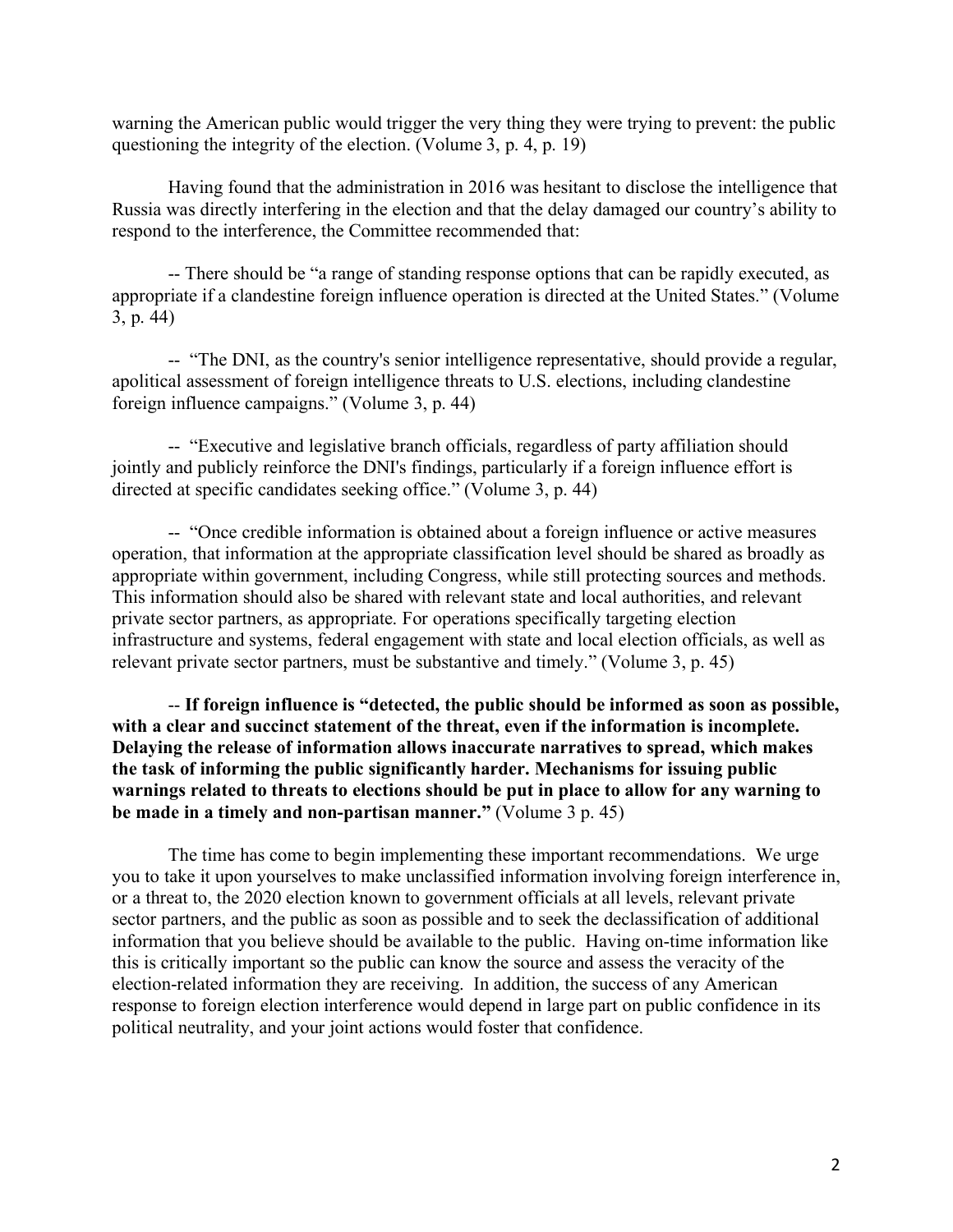Free and fair elections are fundamental to our democracy and any taint of foreign influence jeopardizes the public's trust in the results of our elections and risks the "consent of the governed." You can play an essential role in addressing those threats.

Thank you, again, for your bipartisan work. We look forward to hearing from you. If you have any questions, please contact Linda Gustitus, Levin Center at Wayne Law, linda.gustitus@wayne.edu.

Sincerely,

Michael H. Crespin, Director and Curator **Carl Albert Congressional Research and Studies Center** 630 Parrington Oval, Room 101 Norman, OK. 73019-4031 405-325-6372

Dr. Matthew N. Murray, Director **Howard H. Baker, Jr. Center** 1640 Cumberland Avenue Knoxville, Tennessee 37996-3340 Phone: 865-974-0931

Dr. Lynne P. Brown, Executive Director **The John Brademas Center** New York University 53 Washington Square S New York, NY. 10012 Brademas.center@nyu.edu 212-998-3636

Seth Andersen, Executive Director **The John C. Culver Public Policy Center** Simpson College 701 North C Street Indianola, Iowa 50125 515-961-1354

Sue Heilman, Interim Executive Director **Edward M. Kennedy Institute For the United States Senate** Columbia Point 210 Morrissey Blvd. Boston, MA 02125 617-740-7000